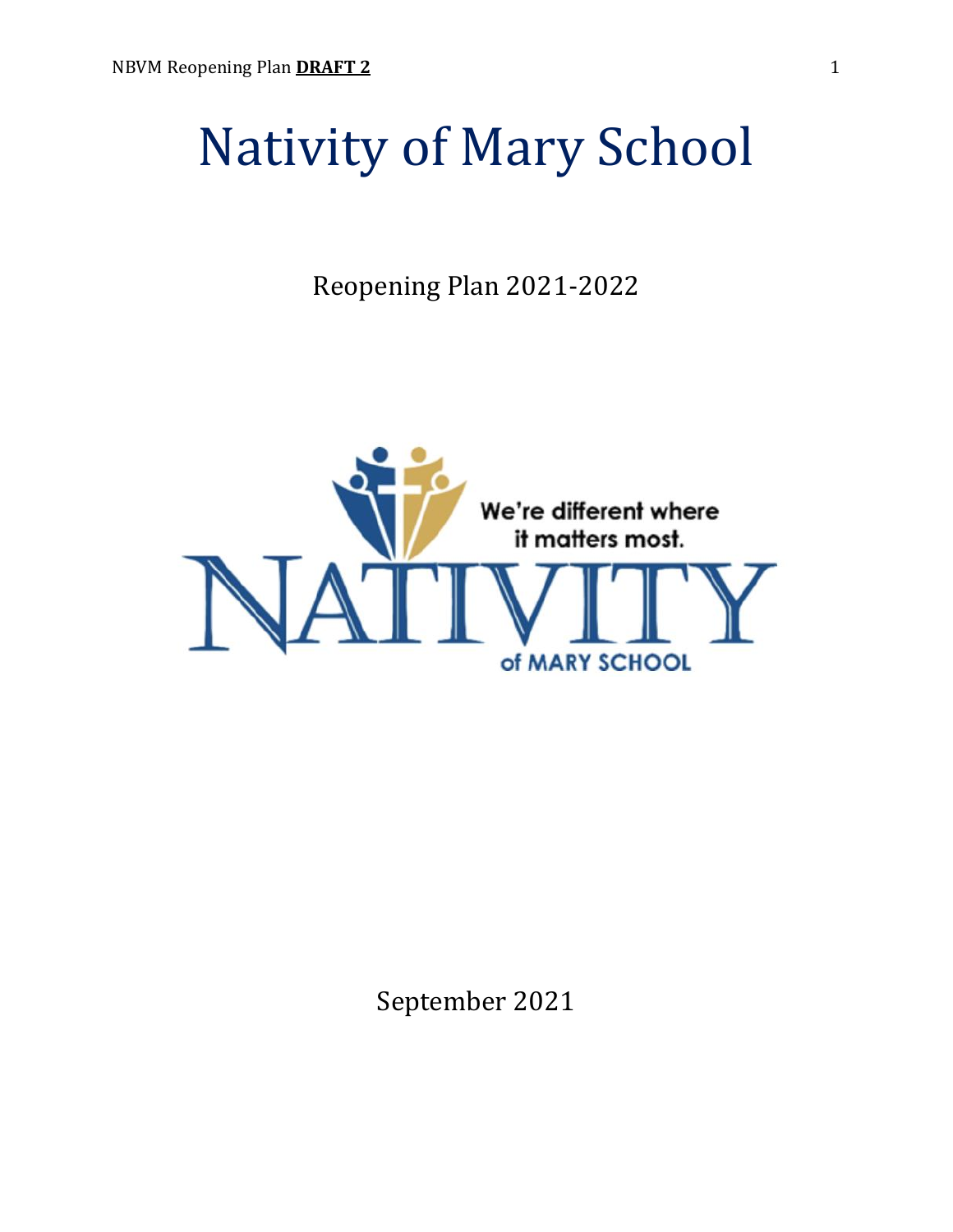

# Nativity of the Blessed Virgin Mary School Planning & Preparation

# TABLE OF CONTENTS

|              | <b>Topic</b>                                      | Page |
|--------------|---------------------------------------------------|------|
| $\mathbf{1}$ | Introduction                                      | 3    |
| 2            | <b>Important Contact Information</b>              | 4    |
| 3            | Communication/Family & Community Engagement       | 5    |
| 4            | Health & Safety                                   | 6    |
| 5            | Facilities                                        | 12   |
| 6            | <b>Child Nutrition</b>                            | 15   |
| 7            | Transportation, Arrival and Dismissal             | 16   |
| 8            | Social-Emotional Well Being                       | 17   |
| 9            | <b>School Schedules</b>                           | 18   |
| 10           | Attendance                                        | 18   |
| 12           | <b>Technology and Connectivity</b>                | 18   |
| 13           | Teaching and Learning                             | 19   |
|              | a. Face-to-face instructional considerations      |      |
|              | b. Hybrid and Remote instructional considerations |      |
| 14           | <b>Special Education</b>                          | 22   |
| 16           | <b>Staffing</b>                                   | 23   |
| 17           | Appendix                                          | 24   |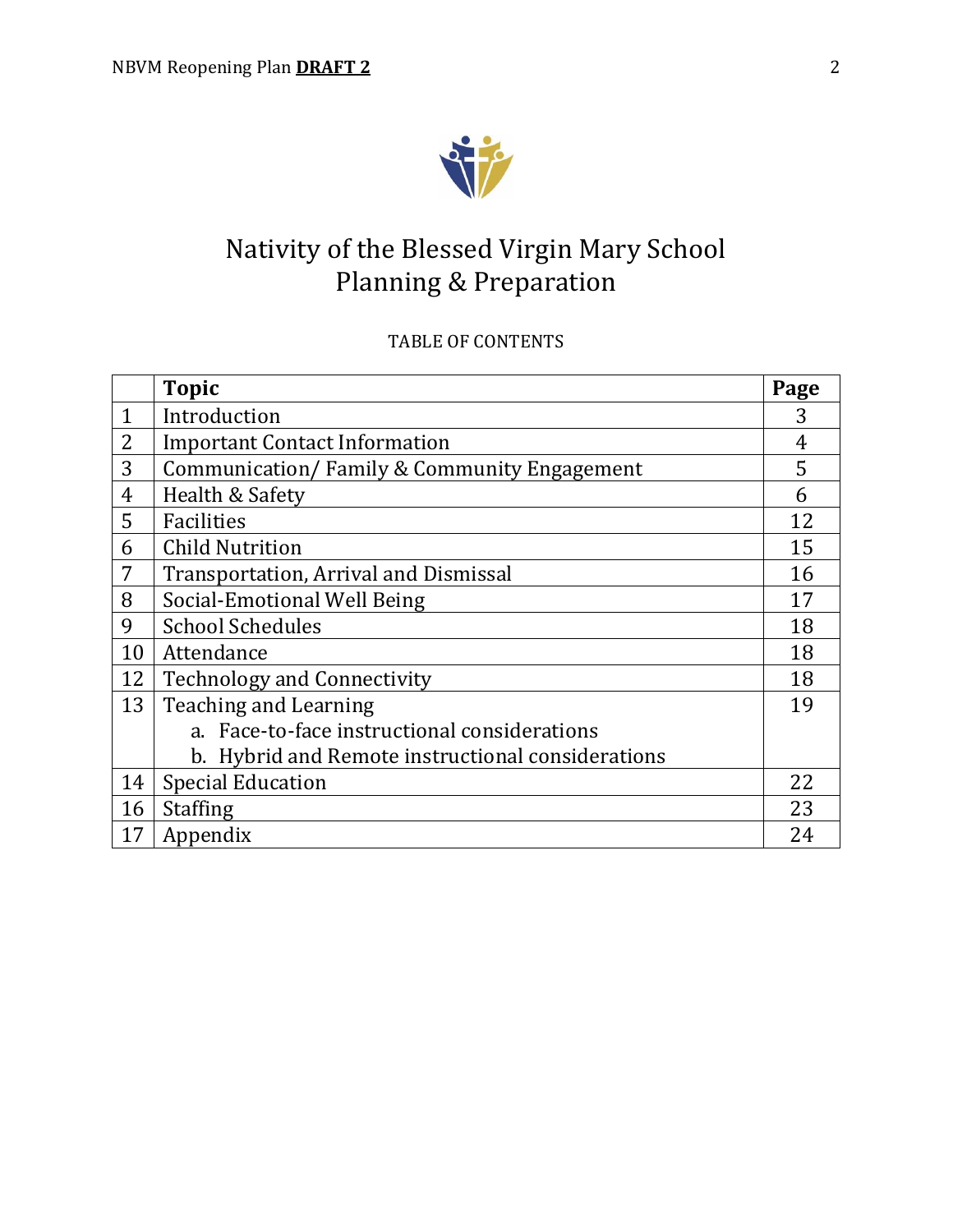# 1. Introduction

#### **Background**

The safety of our students, staff, and community are of the utmost importance. Nativity of Mary School's COVID-19 Reopening Plan establishes and explains the procedures, practices and safeguards needed to meet the recommendations and guidance outlined by the following governmental agencies:

Centers for Disease Control and Prevention (CDC) CDC Guidance for K-12 Schools;

- Federal Occupational Safety and Health Administration (OSHA) www.osha.gov;
- New York State Department of Health (NYSDOH)
- https://coronavirus.health.ny.gov/home;
- New York State Education Department (NYSED)
- http://www.nysed.gov/coronavirus;
- New York State's "New York Forward" guidelines https://forward.ny.gov/.

Based on the aforementioned guidance, we have developed procedures related to the Operations and Instruction for three scenarios: Face-to-Face, Hybrid and Remote Learning. Understanding the ever-changing nature of this pandemic, we have developed a plan to allow us to switch learning modalities if necessary.

#### **Three Phases of Reopening & Maintaining Safety**

- 1. Planning for September 2021
- 2. Launching the 2021-22 School Year
- 3. On-going monitoring & assessment during the 2021-22 School Year

Additionally, each topic of the plan contains guidance, procedures, protocols and/or other measures which explain practices that need to be considered in order to maximize the health and safety of students and staff

# 2. Important Contact Information

| <b>For questions about</b>           | <b>Contact Information</b> |
|--------------------------------------|----------------------------|
| A Course, assignment, or<br>resource | The classroom teacher      |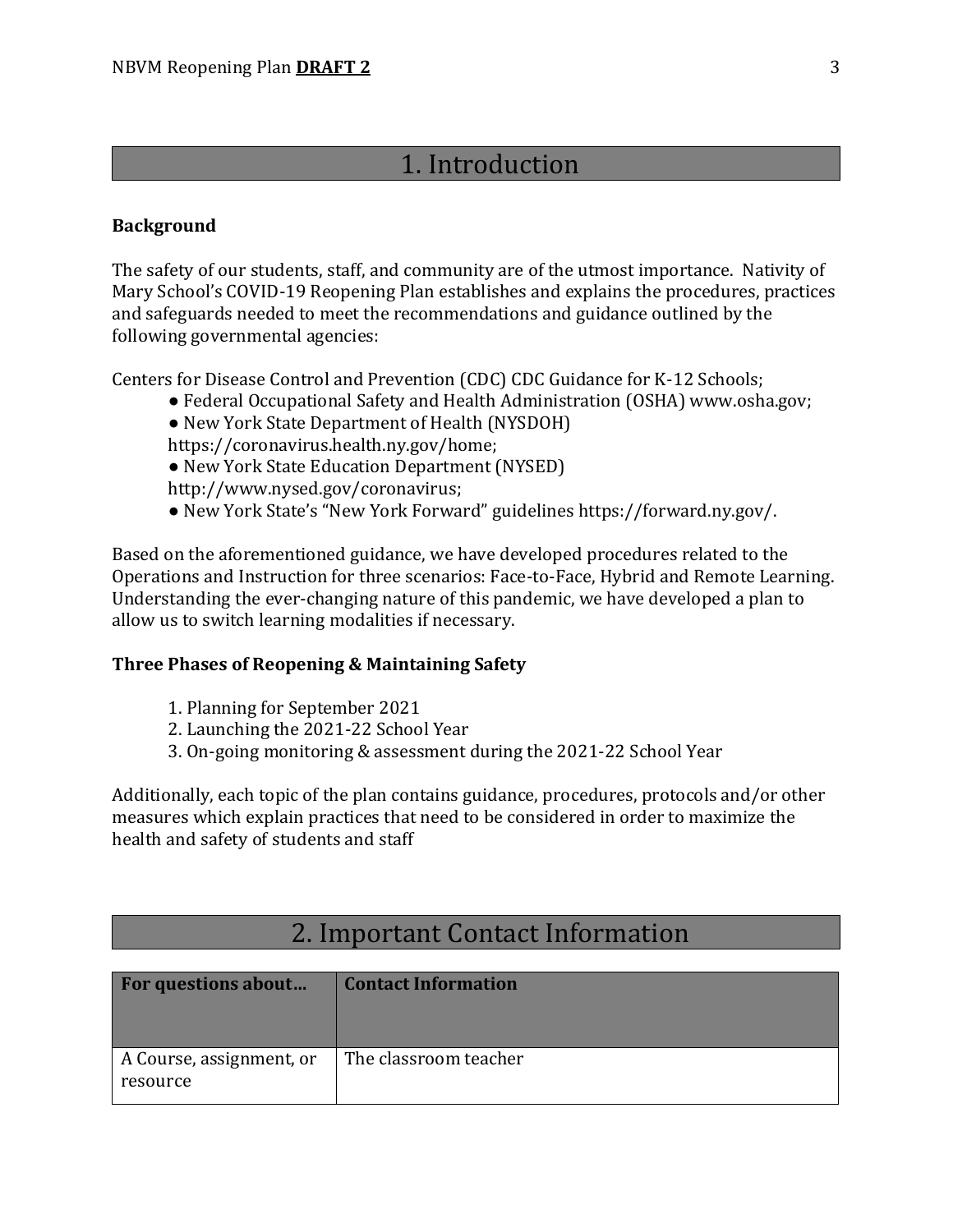| A technology-related<br>problem or question          | Mrs. Amy Connolly, aconnolly @nativity of maryschool.org<br>716-633-7441                                                      |
|------------------------------------------------------|-------------------------------------------------------------------------------------------------------------------------------|
| Social-emotional,<br>personal or academic<br>concern | School Nurse, Mrs. Hana Muller, R.N.<br>(716) 633-1531 office<br>(716) 377-2094 office cell<br>Classroom Teacher<br>$\bullet$ |
| Free Breakfast & Lunch                               | Joan DiBartolomeo, Food Service Director at (716) 407-9095                                                                    |

| Role                        | <b>Contact Information</b>                            |
|-----------------------------|-------------------------------------------------------|
| Principal                   | Dr. Robert Cluckey, rcluckey@nativityofmaryschool.org |
| <b>Advancement Director</b> | Mrs. Amy Connolly, aconnolly@nativityofmaryschool.org |
|                             | ext. 317                                              |
| School Office               | Mrs. Patti Downing, (716) 633-7441                    |
|                             | office@nativityofmaryschool.org                       |
| <b>Facilities Manager</b>   | Mr. Robin Hammer (716) 633-7441 ext. 320              |
|                             | rhammer@nativityofmaryschool.org                      |
| <b>School Nurse</b>         | Mrs. Hana Muller, R.N. (716) 633-1531 office          |
|                             | (716) 377-2094 office cell                            |

# 3. Communication/Family & Community Engagement

# **School Level: Nativity of Mary School**

The Superintendent of Schools will provide regular communication to families, responsive to recent changes/developments. Communications regarding academic instructional outlines, support for free breakfast/lunch, technological assistance, and mental health support are the foundation of these communications. Additionally, logistics of the closure and its implications on instructional delivery, grading, graduation requirements, etc. are communicated to families.

The District utilizes School Messenger to send emails and/or text messages to families. Official school communications will be sent via e-mail through School Messenger to NBVM families through the e-mail addresses they have previously provided. Further updates will also be sent to this e-mail address.

The District also utilizes social media and the press to share information with the community.

## **Teacher level**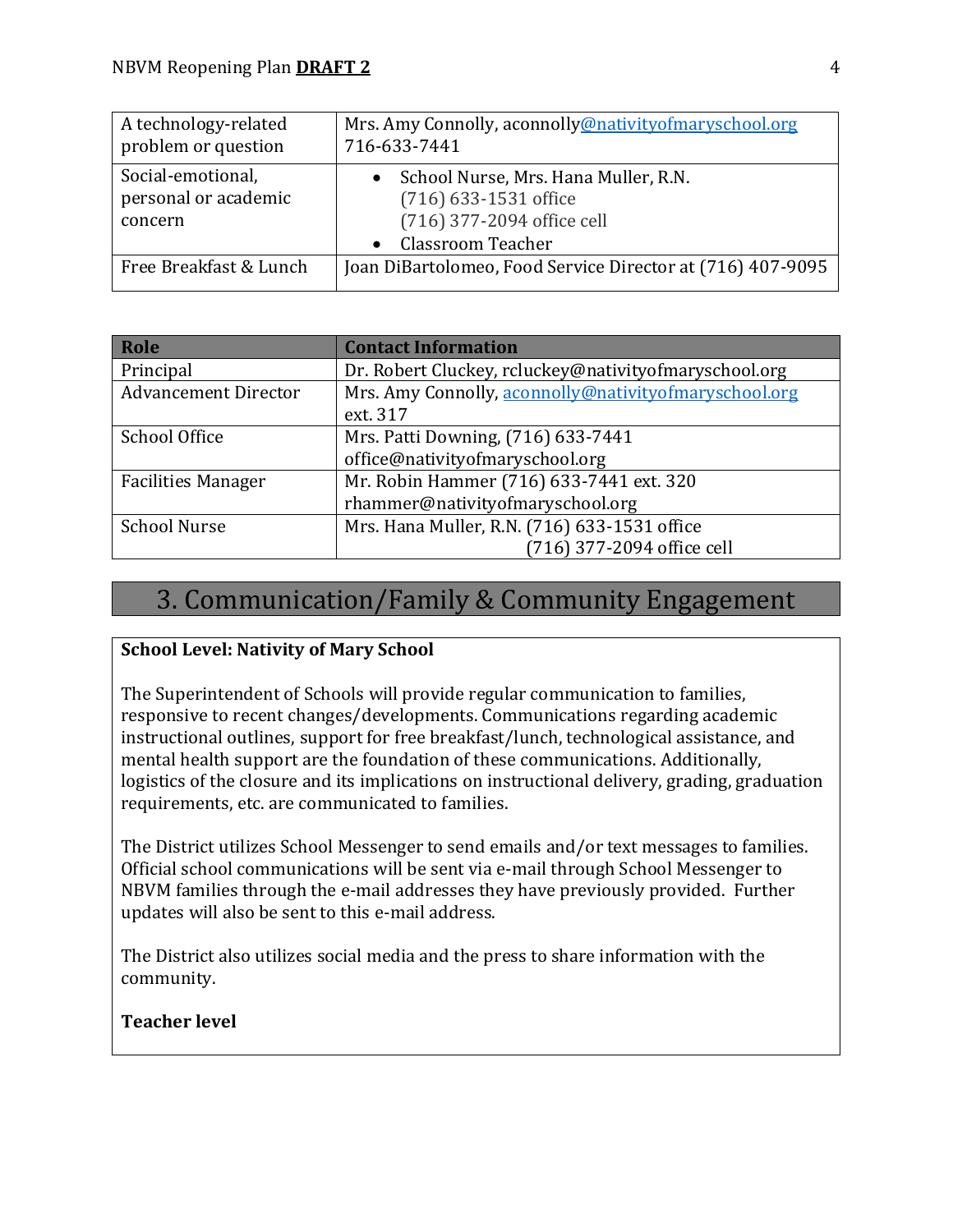Teachers communicate with families via email and telephone communications. Google Classroom (our Learning Management System) and ESchool (our student data system) are also used to provide insight in student engagement with assignments.

# 4. Health and Safety

#### **Personal Protective Equipment (PPE)**

In accordance to the NYSDOH guidance regarding face coverings, we will communicate and enforce expectations for the wearing of face coverings as follows:

● Face coverings will be required any time or place that individuals cannot maintain appropriate social distancing, individuals must wear acceptable face coverings.

● Disposable face coverings will be available at each school and on school buses for students, staff and visitors in the event an individual does not have a face covering. ●While in any common spaces (for example, time clocks at start and end of shifts, break rooms for lunches and breaks, supply closets, restrooms, hallways, copiers).

● Face covering breaks will be scheduled and available throughout the day. Further guidance on mask breaks including duration and frequency will be forthcoming, as well as more information about properly removing and putting on masks.

● Students who are unable to medically tolerate a face covering, including students where such covering would impair their physical health or mental health are not subject to the required use of a face covering.

● School personnel will assist students who have difficulty in adapting to wearing a face covering.

● Nativity of Mary School will provide training to students, faculty, staff and families on how to adequately put on, take off, clean (as applicable), and discard PPE, including but not limited to, appropriate face coverings.

• The guidance from both the NYS Department of Health and NYS Department of Education indicate face coverings (i.e., cloth face masks which cover the nose and mouth) are acceptable barriers. If your child has medical, behavioral and/or special education needs that do not permit him/her to wear a face covering, please contact your child's school principal so all available accommodations can be considered.

#### **Social Distancing**

Social distancing will occur during instruction and whenever practicable. When social distancing cannot occur, all students/staff will wear cloth face coverings (ie, transitioning from class, walking in the halls, on buses to and from school etc.)

#### **Health Screenings**

● All students will be screened by the parent/guardian at home prior to boarding the bus/coming to school using a checklist provided by the district. If the child presents with COVID-19 symptoms the parent/guardian is requested to contact the building nurse. All other "non-COVID-19" absences should be reported.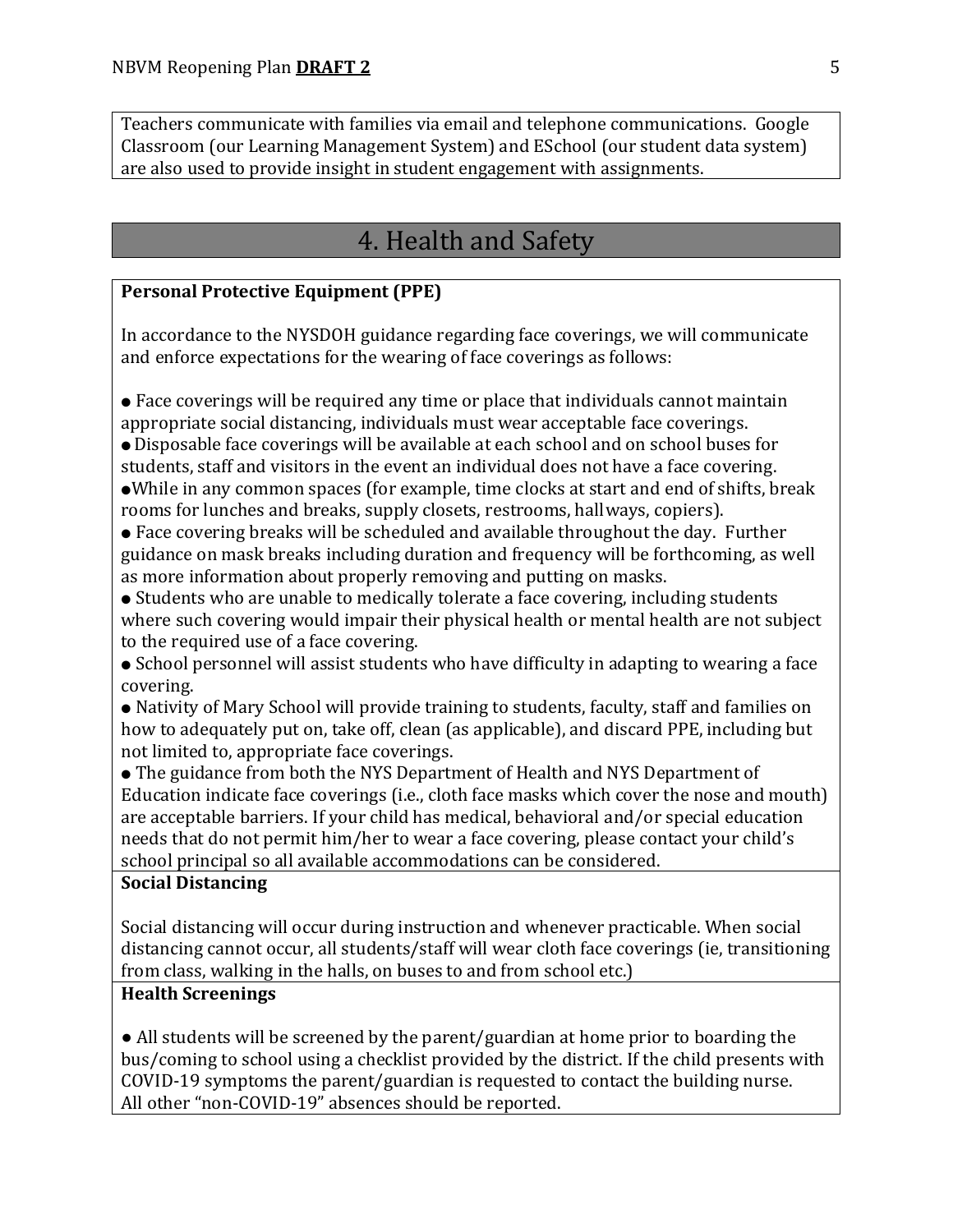● Staff must self-assess prior to entering the building.

● NBVM will display and share with parents, age appropriate posters and videos as reminders of proper hand washing, proper donning of face masks, how to stop the spread of COVID and how to protect yourself and others. Resources, including those listed below, can be found in the Appendix of this document.

- [Appendix A Hand Washing Poster for Elementary](https://drive.google.com/file/d/1xPPQvhL0TcbJDXTefNR13fnasLiWb3qc/view)
- [Appendix B Hand Washing Poster for Secondary](https://drive.google.com/file/d/1kWSYIRr7qmj2y3AgcRJAKDaQ7_Iq8v6A/view)
- [Appendix C Hand Washing Poster for the Workplace](https://drive.google.com/file/d/14GMF_OgoICOI2xcgs2FP1MFQGHa3LT47/view)
- Appendix D Hand Washing [Poster for Parents/Community](https://drive.google.com/file/d/1KNwVBvC7mDgXNJFJ7YY_00Hs81hp5LeJ/view)
- [Appendix E Hand Washing "Health is in Your Hands" Poster](https://drive.google.com/file/d/17zfZsOBTkUGPfbxDeIezF8wegQ7Jg2KQ/view)
- [Appendix F Prevention Info Sheet](https://drive.google.com/file/d/1_DL30teBHUEEncRQp2nxEhig__aRJ5fV/view)
- [Appendix G Share Facts about COVID-19 Info Sheet](https://drive.google.com/file/d/1RWi__1z1PSX5ljeDHrzTFy1z06pkncjv/view)
- [Appendix H COVID-19 Info Sheet](https://drive.google.com/file/d/1QrGt6ViiHbFCr6dN4MIffbm9F22pJudE/view)
- [Appendix I Stop the Spread of Germs Poster](https://drive.google.com/file/d/1WIdp_YA3R1jNWkOyzJB2HHvx6MK9yI-R/view)
- [Appendix J Stop the Germs! Wash Your Hands Poster](https://drive.google.com/file/d/1ppj722X2-YjPw0gA-jJairTeZbEVQXp1/view)
- [Appendix K Cover Your Cough! Poster](https://drive.google.com/file/d/18C05BUen3L5vYaSlqvB3SOh9OOhsen-H/view)

Periodically reminders will be sent via the Cougar News to all school families to remind them to conduct daily screenings at home prior to boarding the bus/coming to school. **Individuals Exhibiting Symptoms of COVID-19**

Parents/guardians and staff members must be provided resources to educate them regarding the careful observation of symptoms of COVID-19 and health screening that must be conducted each morning before coming to school. Parents/guardians and school staff must be instructed that any student or staff member with a fever of 100°F1 or greater and/or symptoms of possible COVID-19 virus infection should not be present in school.

The Centers for Disease Control and Prevention (CDC) keep an up to date list of symptoms of Coronavirus on its website. This list is not all inclusive as some individuals may display other symptoms or none at all. As of 7/13/2020, the following are listed as the most common symptoms of COVID-19:

- Fever or chills (100°F or greater);
- Cough;
- Shortness of breath or difficulty breathing;
- Fatigue;
- Muscle or body aches;
- Headache;
- New loss of taste or smell;
- Sore throat:
- Congestion or runny nose;
- Nausea or vomiting; and/or
- Diarrhea. It is strongly recommended that all staff are educated to observe students or other staff members for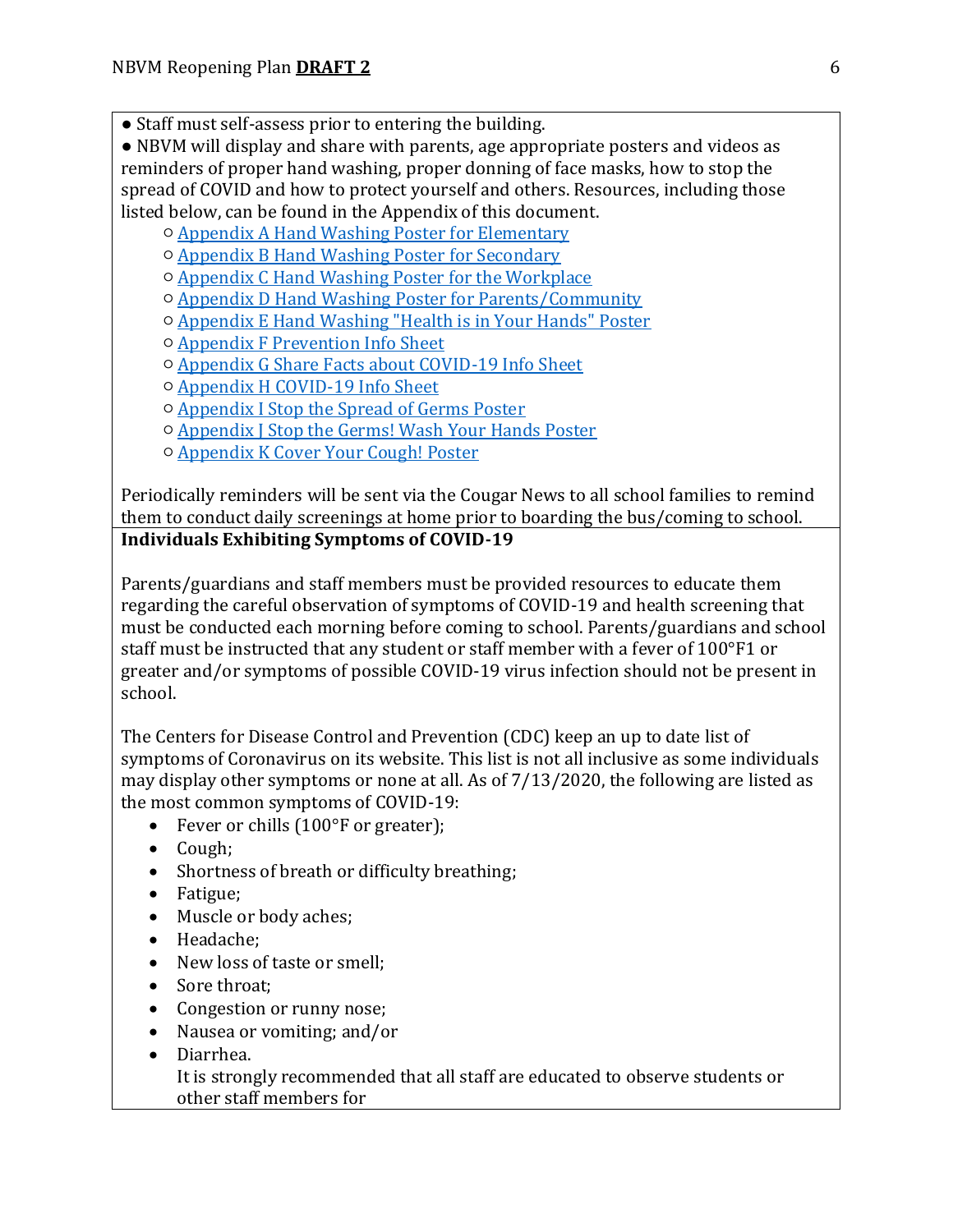- signs of any type of illness such as:
- Flushed cheeks:
- Rapid or difficulty breathing (without recent physical activity);
- Fatigue, and/or irritability; and
- Frequent use of the bathroom.
- Students and staff exhibiting these signs with no other explanation for them should be sent to the school health office for an assessment by the school nurse. If a school nurse is not available, the school should contact the parent/guardian to come pick up their ill child or send the staff member home.

Nativity of Mary School will identify a location (separate from the Health Office) to house students and staff that exhibit COVID-19 symptoms until they can exit the building. A staff member will be assigned to supervise students until a parent/guardian arrives to pick them up. The staff member will maintain social distancing and be provided appropriate PPE equipment including a face shield, face covering, gown, gloves, and a 2 way radio so that the school nurse, front desk monitor and staff member can communicate regarding the student and when the parent/guardian arrives for pick up.

### **Protocol for students/staff that exhibit COVID-19 symptoms:**

If a student presents with symptoms related to COVID-19, the teacher should use their classroom phone to communicate with the school nurse that they are sending a student to the office for assessment.

Back to school protocols will be followed based on CDC and Department of Health recommendations and protocols.

### **Hand Hygiene**

- Students and staff must practice good hand hygiene to help reduce the spread of COVID-19. Schools should plan time in the school day schedule to allow for hand hygiene. Hand hygiene includes:
	- o Traditional hand washing (with soap and warm water, lathering for a minimum of 20 seconds), which is the preferred method;
	- o Use of alcohol-based hand sanitizers (60% alcohol or greater) when soap and water are not available, and hands are not visibly dirty. NYSED's Memo: Handwashing Recommendations and Alcohol-based Hand Sanitizer Use in Schools provides information to schools regarding the use of alcohol-based hand sanitizers;
	- o Provide hand sanitizer throughout common areas (e.g. entrances, cafeteria), near high touch surfaces, and use touch free dispensers when able;
	- o Signage should be placed near hand sanitizer indicating visibly soiled hands should be washed with soap and water; and
	- o Some students or staff may be unable to use alcohol-based hand sanitizers for health reasons therefore they must be permitted to wash their hands with soap and water.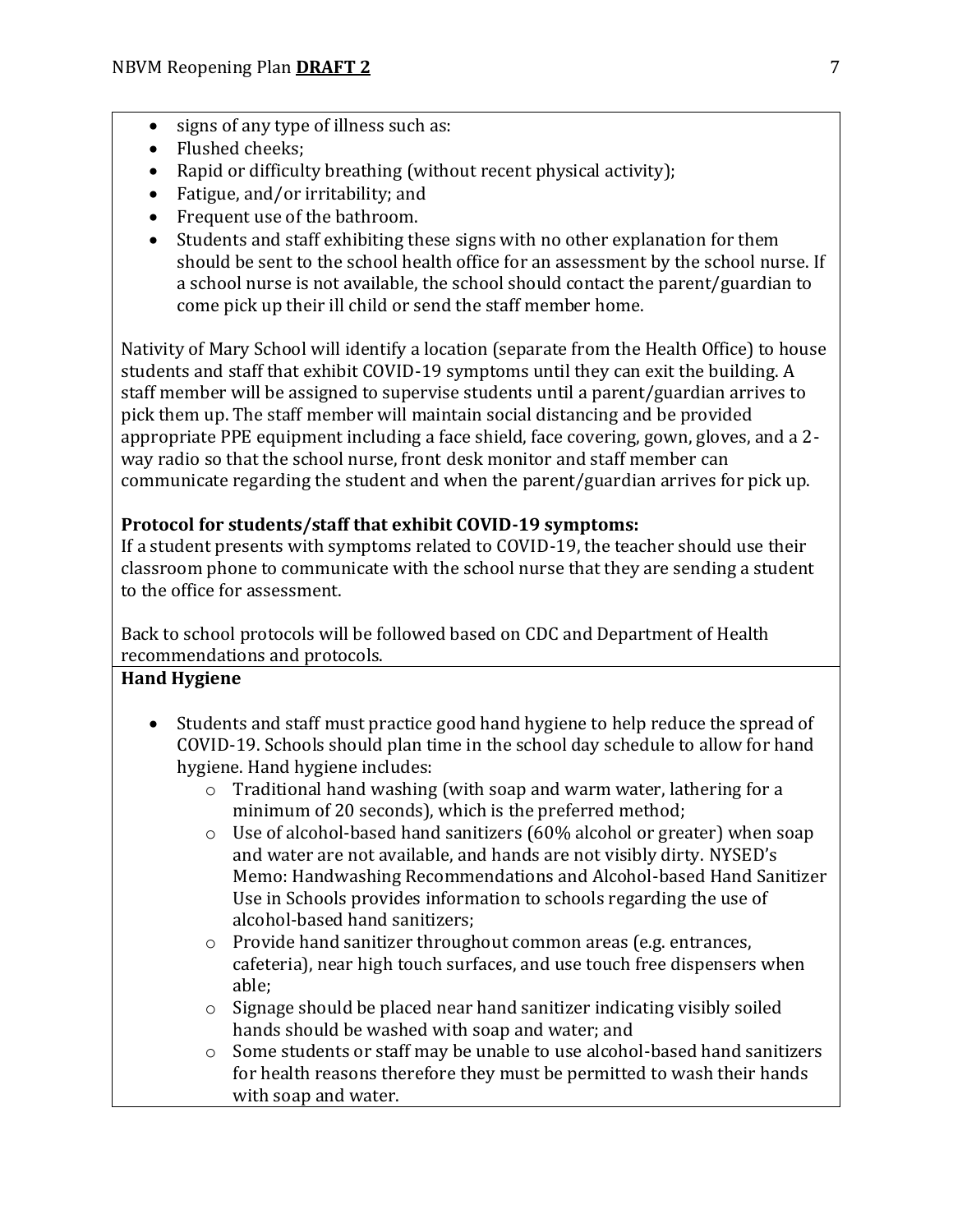- o As noted in prior NYSED memos, hand sanitizers contain alcohol and are flammable. Alcohol-based hand sanitizer dispensers are permitted to be installed in rooms and corridors in limited quantities in accordance with FCNYS 2020 Section 5705.5.
- o The CDC guidance on when and how to wash your hands provides information on when handwashing should occur, how to wash hands correctly, and how to correctly use alcohol-based hand sanitizers. Schools should provide the following:
- o Adequate facilities and supplies for hand washing including soap and water;
- o Paper towels or touch free paper towel dispensers where feasible (hand dryers are not recommended as they can aerosolize germs);
- o No-touch/foot pedal trash can;
- o Alcohol based hand sanitizers with at least 60% alcohol or disinfectant hand wipes;
- o Time in the schedule to allow for frequent hand washing; and
- o Promotion of proper hand washing before meals, after recess or physical education, before and after removing PPE, and other times, as appropriate.

### **Respiratory Hygiene**

- Processes and procedures for respiratory hygiene must be included in reopening plans.
- The COVID-19 virus spreads from person to person in droplets produced by coughs and sneezes. Therefore, it is important that students and staff cover their mouths or noses with a tissue when coughing or sneezing and dispose of the tissue appropriately.
- A supply of tissues and no touch/floor pedal trash cans should be available in each room when feasible. If no tissue is available, using the inside of the elbow (or shirtsleeve) to cover the mouth or nose is preferable to using the hands. Always perform hand hygiene after sneezing, coughing and handling dirty tissues or other soiled material.

#### **Contract Tracing**

The important task of contract tracing is dependent on the accuracy of our records. The following records will be utilized and analyzed when contract tracing occurs:

● Attendance records to determine who was present and onsite (both students and teacher/staff attendance records);

● Bus route rosters;

● Substitute employee records (substitute teachers, aides, etc.) through the AESOP absence management system;

● Our visitor management system, which provides the date and entrance/exit time of all visitors.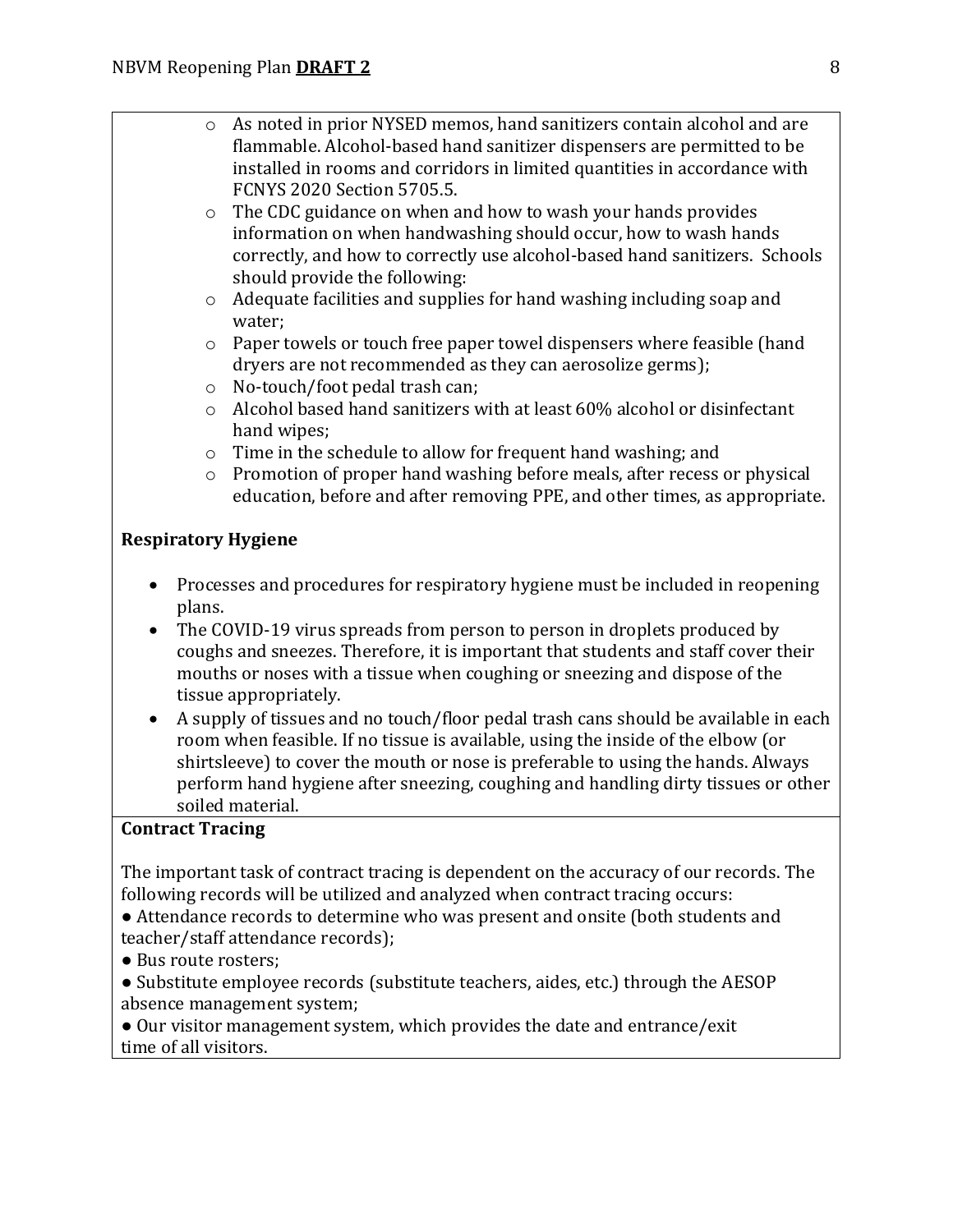# **Conducting school safety drills amid COVID-19**

• All required NYS school safety drills will be conducted with the consideration of the social distancing and face covering requirements. It is understood that evacuation drills will likely take longer than they would without social distancing.

● As part of the drill, students should be instructed that social distancing is part of the **drill**, however, in a real situation (i.e. fire) social distancing is secondary to the immediate need to evacuate. In that event, students and staff will wear face coverings if possible.

### **Medically Vulnerable/High Risk Groups (adults)**

The following groups are at increased risk for complications from COVID-19 and may need added or alternative provisions for social distancing. Persons in these groups should consult with their healthcare provider and the district regarding prevention:

- Individuals age 65 or older;
- Pregnant individuals;
- Individuals with underlying health conditions including, but not limited to:
	- chronic lung disease or moderate to severe asthma
	- serious heart conditions
	- immunocompromised
	- severe obesity (body mass index [BMI] of 30 or higher)
	- diabetes
	- chronic kidney disease undergoing dialysis
	- liver disease
	- sickle cell anemia

● Individual plans will be developed in conjunction with the employee and their medical providers for those who qualify as a NBVM Reopening Plan DRAFT vulnerable adult. All applicable laws and contractual rights will be addressed during this process.

### *Information regarding vulnerable students is located later in this document.* **Monitoring of attendance**

- Student attendance
	- Nurses will monitor student attendance for COVID-19 related absences using a log sheet. NO personally identifiable information will be contained on the log sheet, just numbers of students exhibiting symptoms. School Nurse log sheet for COVID-like Symptoms (Appendix Q).
	- Staff attendance will be monitored.

● During virtual or hybrid instruction, student attendance will be monitored and entered through ESchool.

# 5. Facilities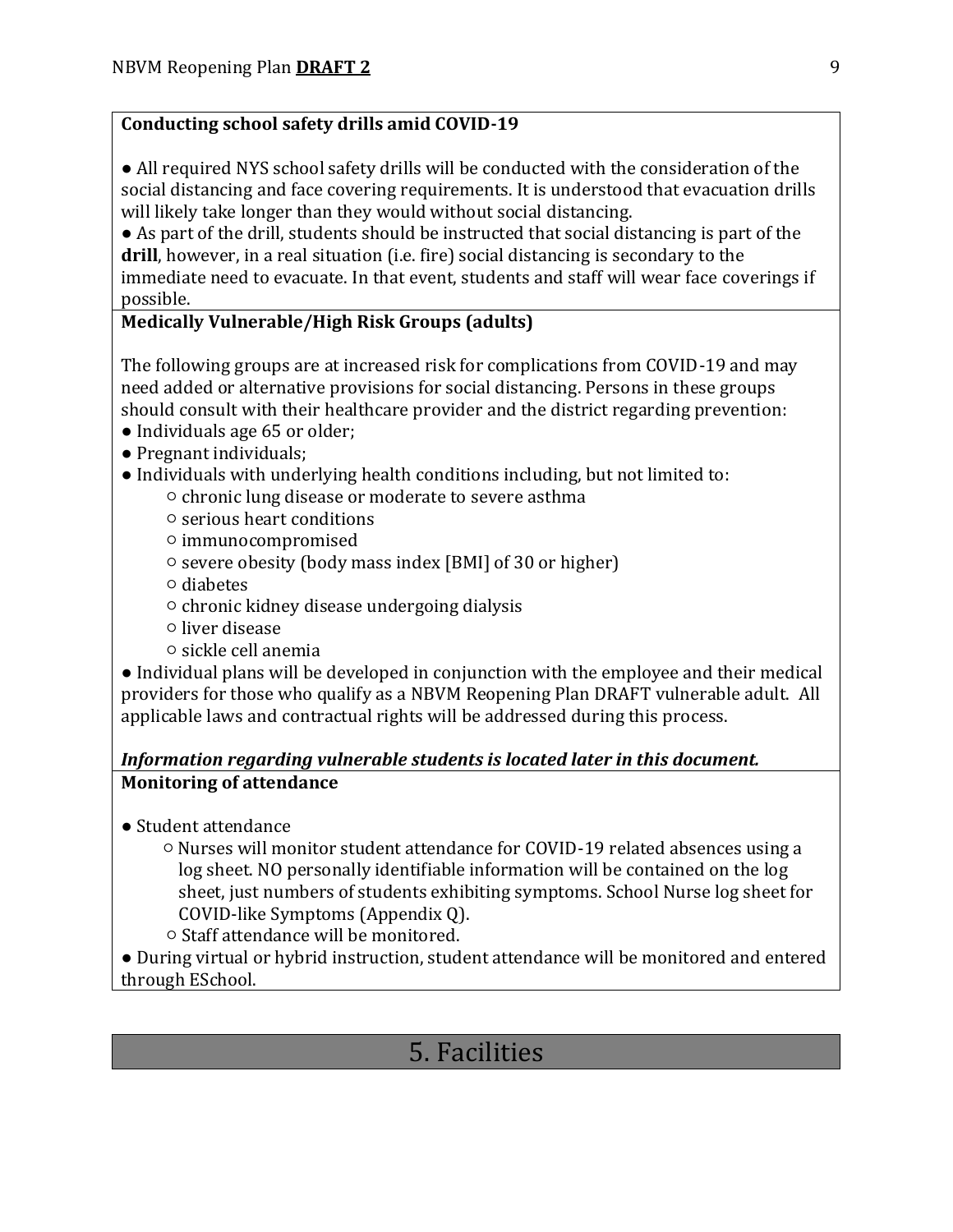### **Summer preparations**

● To prepare for the arrival of students, teachers and staff, the following safety enhancements will be completed in each school building prior to the first day of teacher attendance:

- Signage installed at entrances and throughout buildings to inform and remind occupants of proper hygiene recommendations
- Removal of excess furniture to create additional space for social distancing of students and staff
- Provide hand sanitizer (60% alcohol or greater) in all classrooms as well as common areas. Hand washing with soap and water should be taught
- and encouraged especially when hands are visibly soiled. Hand sanitizer can be used if soap and water is not available.
	- Review all HVAC settings to ensure all spaces are provided adequate ventilation
	- HVAC filters will continue to be changed at recommended regular intervals with MERV 11 rated or greater filters

# **Capacity**

● Capacities for the maximum number of people (based on room square footage, student enrollment, and social distancing considerations) have been determined in:

- Classrooms
- Cafeterias
- Auditoriums
- Gymnasiums
- Libraries

### **Spaces (communal spaces, gathering spaces)**

● The school building has determined the communal spaces (i.e. library, computer lab, art room, music room, gym) may be repurposed as a classroom instructional space to provide greater social distancing and/or smaller class sizes.

# **Visitors to the Building**

- Building procedures
	- Limit access of visitors
	- Communication to parents, community regarding limitation of visitor access
	- o All visitors must read and answer the self-assessment questions before being allowed entry to the building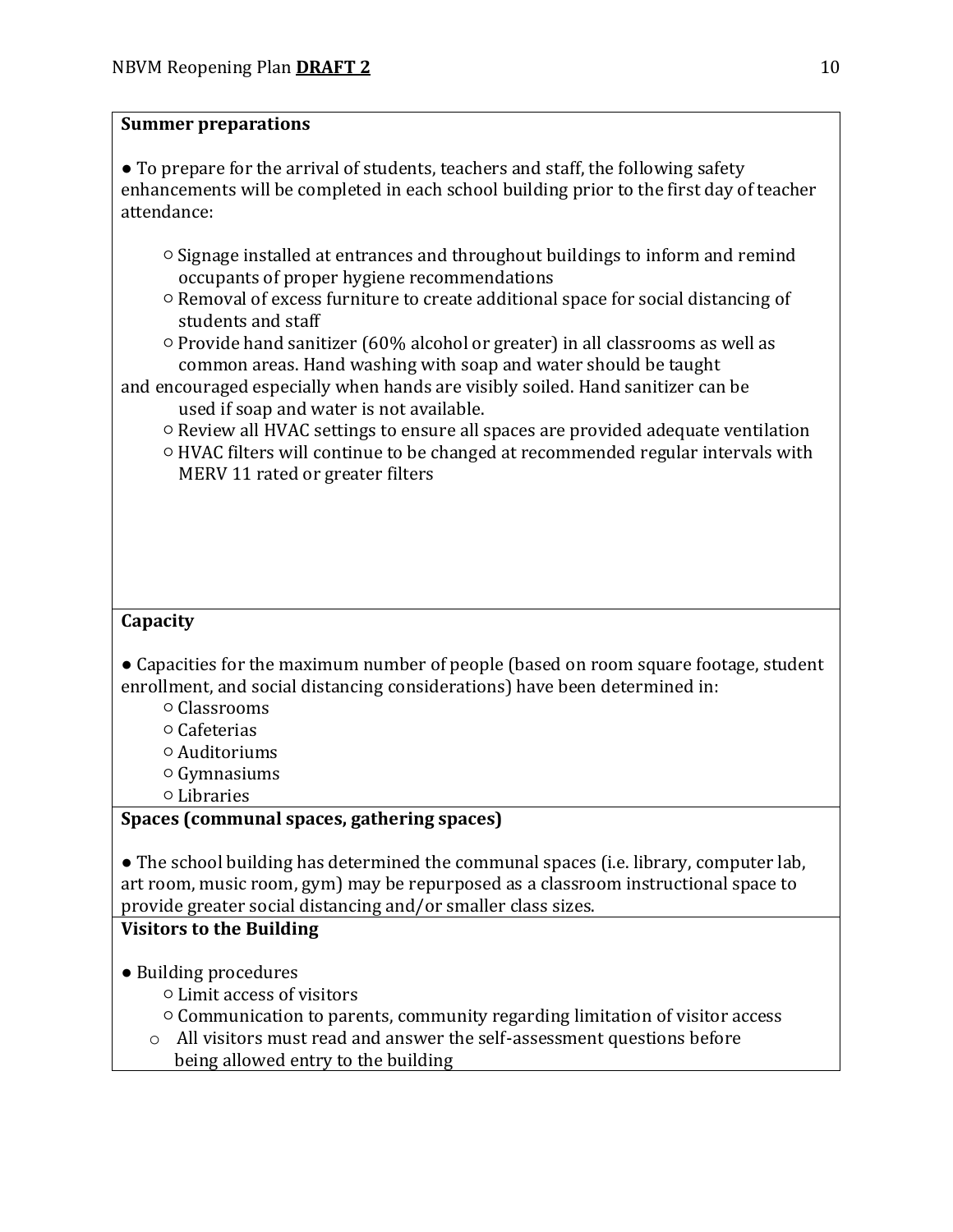# **Special considerations**

● Before/after school childcare will use cohort grouping and will be cleaned before and after

● Water fountains - traditional water fountains will only be utilized as bottle filling stations.

- Copy machines will be disinfected after each use
- Restrooms
	- Ensure availability of paper towel dispensers
	- Limit capacity in restrooms
	- Face coverings will be worn in restrooms

# **Cleaning/Disinfecting Procedures**

- Cleaning and disinfecting will be manually tracked and recorded through daily cleaning logs
- Pre-Arrival/Arrival of Students
	- Clean and disinfect areas used by groups before the start of the school day
- During the School Day
	- Clean and disinfect high touch areas such as door handles, stair railings, etc. after arrival and mid-day. All staff will support cleaning efforts, including classroom teachers and teacher aides to the extent practicable.
	- Bathrooms will be cleaned and disinfected frequently during the school day
- Lunches
	- Cafeteria If the cafeteria is used for lunch periods
		- Tables will be wiped down and disinfected by cafeteria monitors after each lunch period
		- Garbage will be emptied after each lunch period
	- Classrooms if eating in classrooms, cleaning to protect students with life threatening food allergies
		- During the school day, shared spaces will be cleaned between usage (i.e. desks)
		- Teachers will tie up garbage bags and leave them in the hall after lunch where custodial staff can then pick them up.
- After the School Day
	- Daily procedures for cleaning and disinfecting will be completed in all student and staff areas to prepare for the next day
		- Routine cleaning includes:
			- Clean all high touch items such as light switches, door knobs, handrails, desk tops, counters, handles, faucets, etc.
			- Dust mop and/or wet mop floors
			- Empty trash receptacles and replace liners
			- Clean restrooms
			- Dust
			- Vacuum carpeted areas
	- Disinfecting will occur after routine cleaning is completed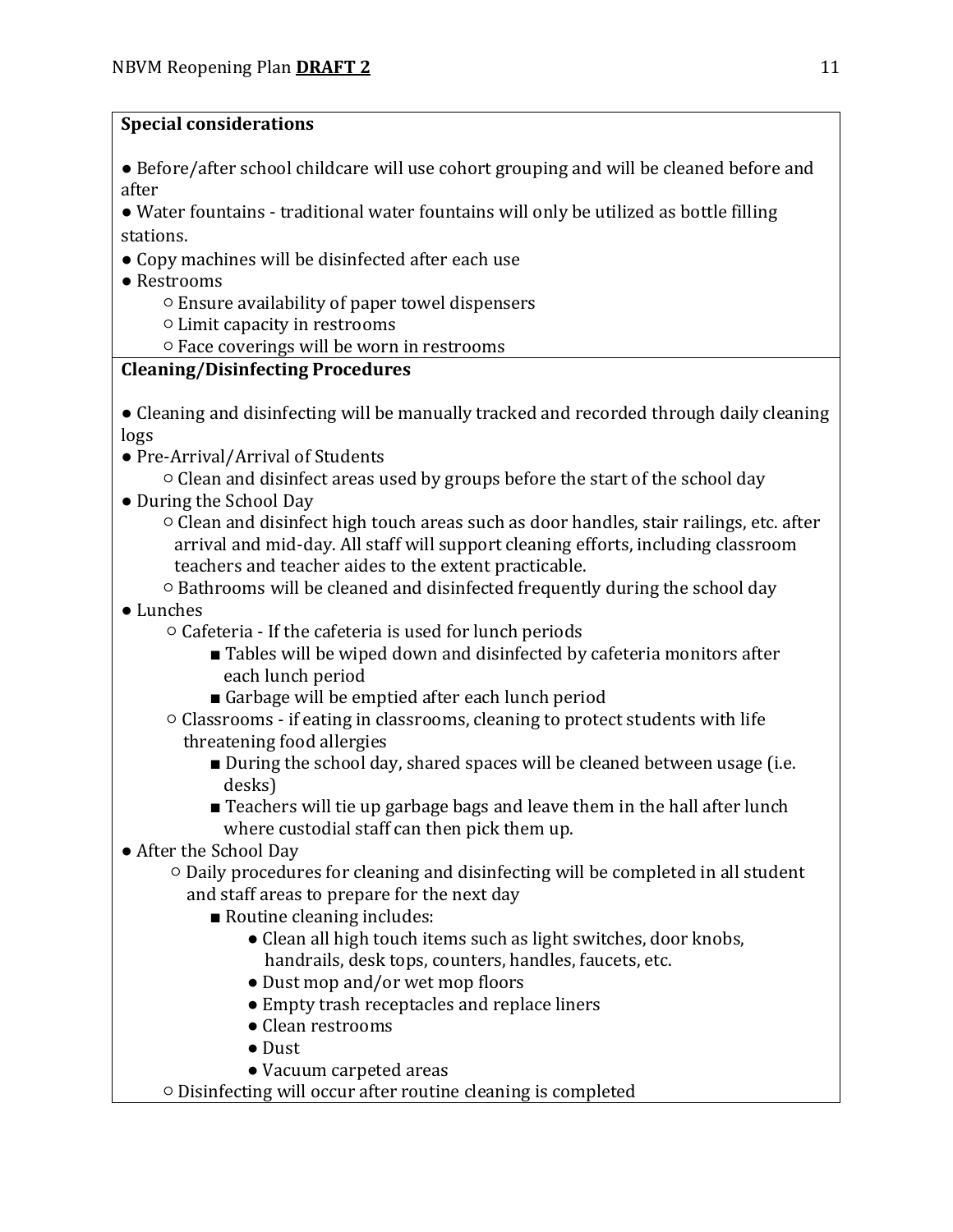- Spray disinfecting should not be done when the space is occupied by children. If there are adults in the room, they should be advised that disinfecting is about to occur and given the opportunity to leave.
- Playgrounds and Outdoor Areas
	- Hand sanitizing station(s) will be at playground entrance areas. Students will sanitize hands before/after use. Similarly, when accessing other outdoor learning spaces, hand sanitizing stations will be available outdoors or as students exit the building.
	- Maintain per CDC guidelines for outdoor areas: Outdoor areas generally require normal routine cleaning and do not require disinfection. Spraying disinfectant on sidewalks and in parks is not an efficient use of disinfectant supplies and has not been proven to reduce the risk of COVID-19 to the public. You should maintain existing cleaning and hygiene practices for outdoor areas. The targeted use of disinfectants can be done effectively, efficiently and safely on outdoor hard surfaces and objects frequently touched by multiple people.

# **Community Use of Facilities**

Initially and upon reopening, Nativity of Mary School facilities will not be open for community use. Our priority will be safely supporting the academic and instructional program while focusing efforts on cleaning and sanitation. Therefore, general community use of our school facilities will not be permitted.

# 6. Child Nutrition

### **Food service (breakfast and lunch)**

- $\circ$  Breakfast and lunch procedures Some classes will eat in the cafeteria with social distancing practices in place. Students will wear mask when not seated. Lunches will be served via lunch lines, via a bagged pickup, or alternate distribution based on guidance.
- $\circ$  NBVM Students will wear mask when not seated in the dining hall (i.e. dumping garbage)
- $\circ$  NBVM lunches will be served via lunch lines, via a bagged pickup, or alternate distribution based on guidance.
- o School personnel will prohibit sharing of food and beverages (e.g., buffet style meals, snacks), unless individuals are members of the same household.
- $\circ$  If lunch is scheduled in a classroom, it must be a nut-free environment

### **Classroom Celebrations**

- o No shared or communal food
- o Continued social distance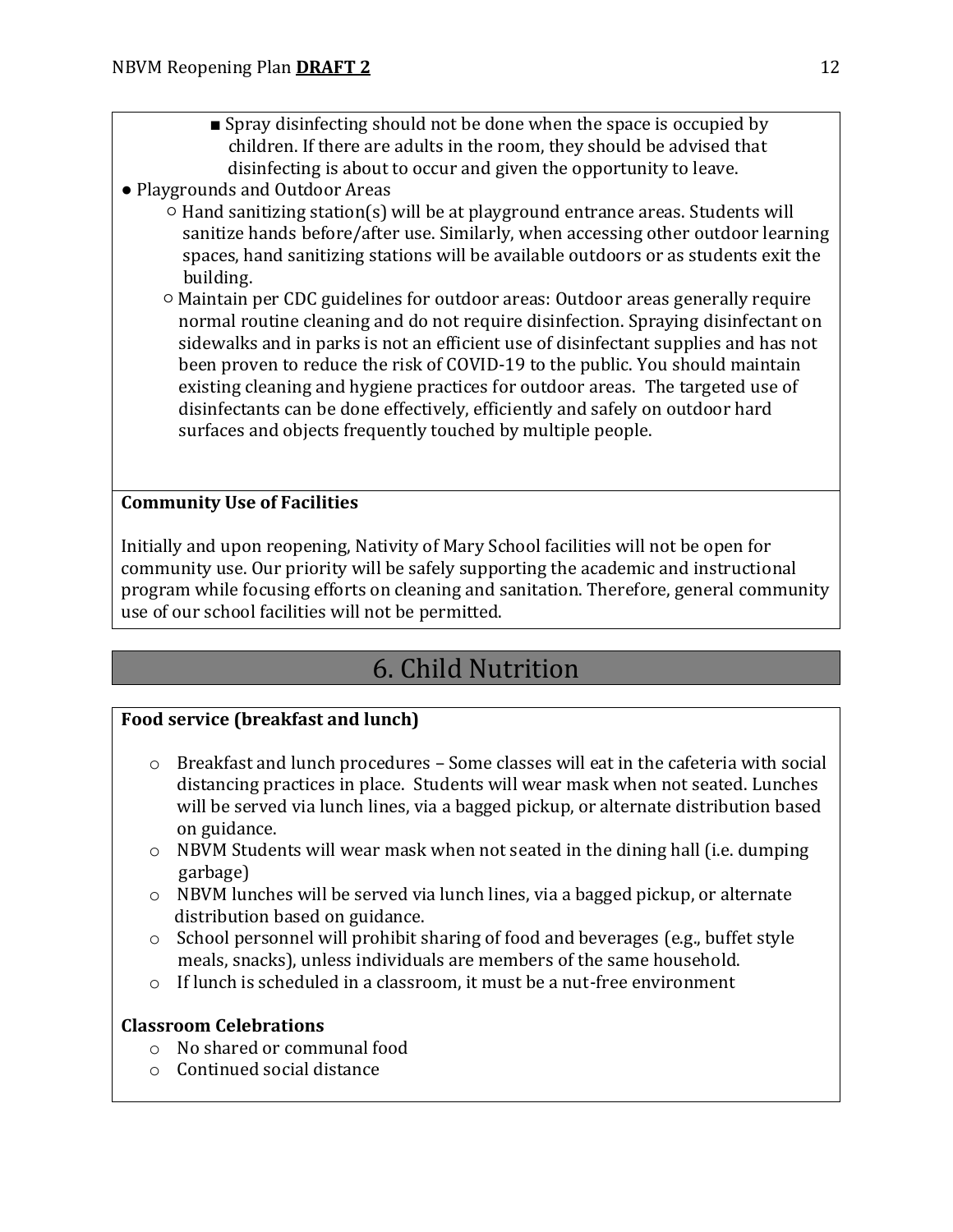#### **Snacks**

- o All snacks must be nut-free
- $\circ$  Provided by the home (this includes snacks in Nativity's Pre-K Programs and after school program)

# 7. Transportation and Arrival/Dismissal

# **Transportation Planning and Bus Capacity**

● Please consult your local school district regarding the transportation of Nativity of Mary School students.

# **Daily Transportation Procedures and Health & Safety Procedures**

- Students will be required to wear facial coverings at all times while on the bus.
- All bus drivers and bus attendants will be monitored on a daily basis, including responding to self-monitoring protocol.
- Buses will be cleaned and disinfected on a daily basis. Drivers will wipe down high touch surfaces between bus runs.
- Bus drivers will be required to wear facial coverings at all times.
- Buses will be disinfected after the morning and afternoon bus runs.
- Follow all requirements as set forth by your district.

# **Arrival/Dismissal Changes for Parent Drop off and Pick up**

● Traffic flow patterns and procedures for drop off and pick up have been developed to ensure density control. Specific procedures will be shared prior to the start of the school year. Parents will not be allowed to enter the building.

# 8. Social-Emotional Well Being

# **Mental Health of students, faculty/staff, families**

When a teacher newly identifies a student at risk, based on behaviors such as lack of engagement, the teacher is the first level of intervention with the family. If concerns are still present, the teacher makes a referral to the school nurse. If concerns are not remedied, the school nurse involves the building principal. If necessary, the school principal and school nurse will refer the student at risk to obtain other community resources. Such community resources as the following: school psychologists, mental health counselors, primary care doctors, or specialized therapists.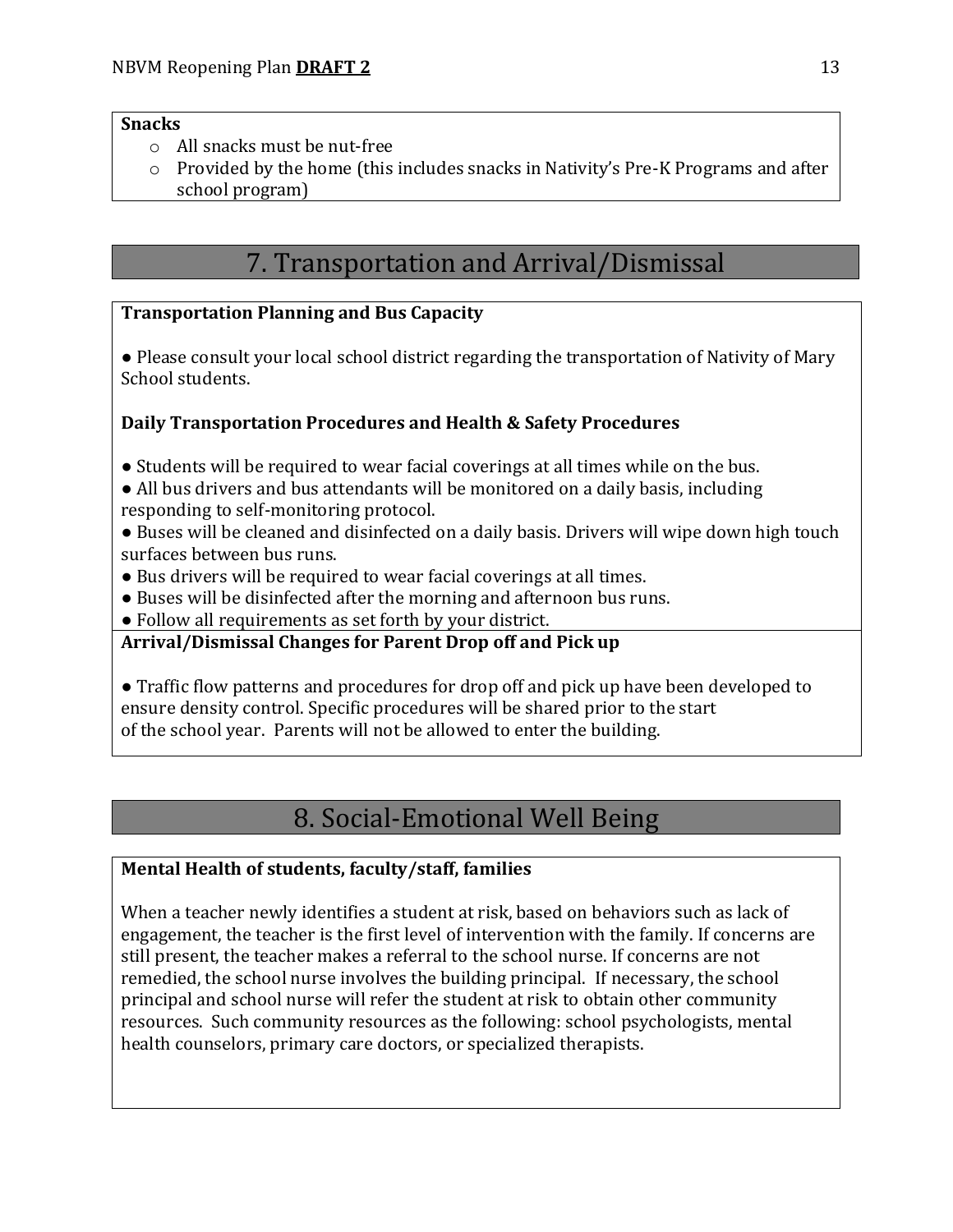• Students identified by the building principal (in consultation with the school nurse) will be provided support to assist students and families to remove barriers to education. This could include technology support, time management support, motivation/encouragement, opportunities for connections with a school staff member for social-emotional benefits, and academic support.

Nativity of Mary School will continue to provide professional development opportunities for faculty and staff on how to talk with and support students during and after the ongoing COVID-19 public health emergency.

# 9. School Schedules

A rotational lunch may be utilized at times where social distancing is not possible.

# 10. Attendance

### **Attendance**

● Daily attendance will be recorded for any required synchronous learning sessions in ESchool by teachers as we would during face-to-face instruction.

● Participation grades (which can include participation in synchronous learning, participation in discussion forums, engagement during office hours, etc.) may be a component of grading.

# 11. Technology & Connectivity

### **Student Access**

Parents should contact Mrs. Connolly if they need help with technology.

### **Technology Support for Families**

- Orienting families to our LMS (Google Classroom) through a knowledge base page with directions and videos
- On-going tech support and troubleshooting for families through Mrs. Connolly and Nativity's webpage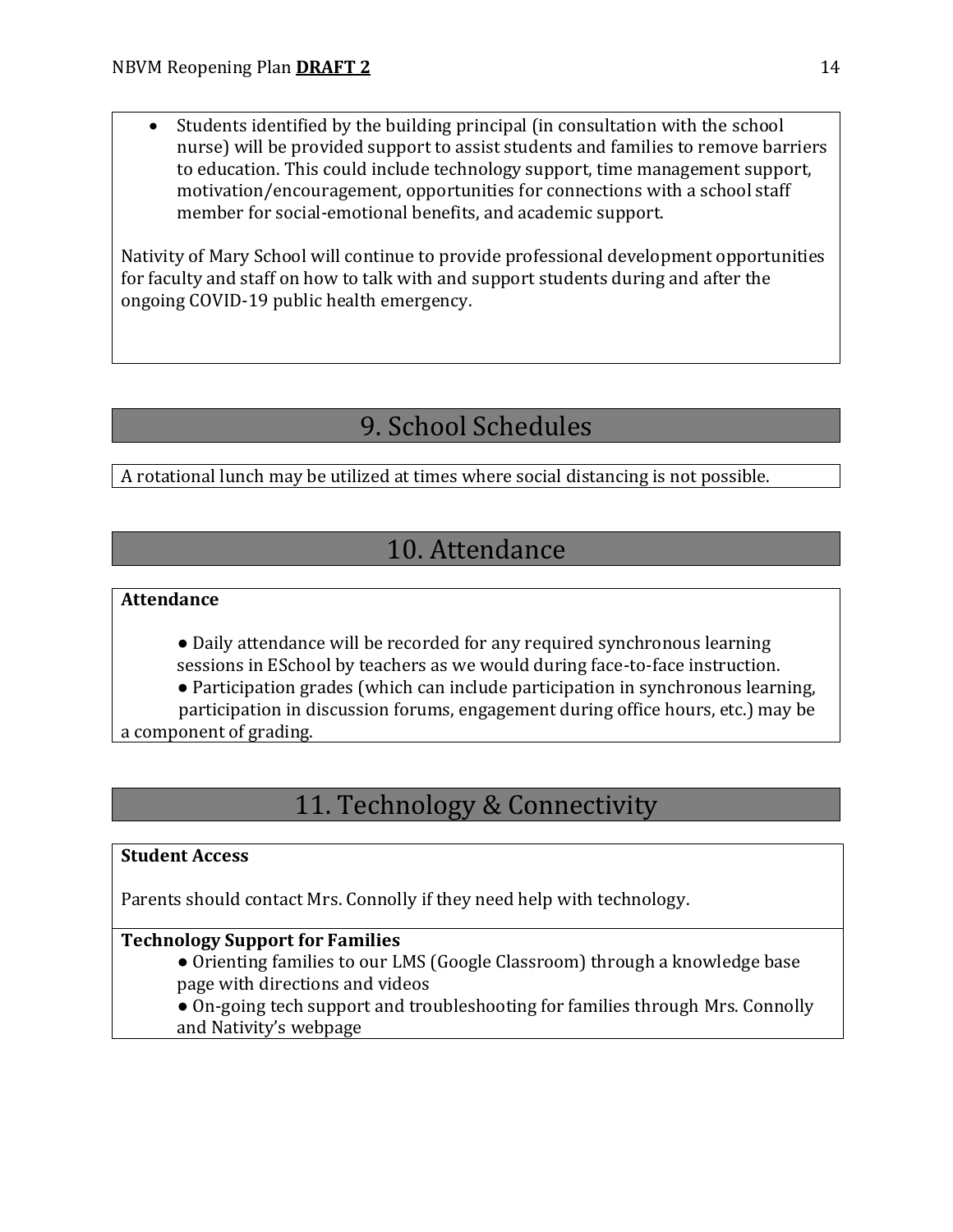# **Technology Support for Teachers/staff**

● We are committed to supporting teachers to effectively teach in the hybrid/remote learning environment. In addition, we will:

- Orient new teachers through online New Teacher Orientation modules;
	- Support teachers in shifting to Google Classroom.

# 12. Teaching & Learning

# **A. Face-to-face Instructional Considerations**

### **In-Person Model**

100% if the staff and students will attend school in the physical building for a full day on each scheduled school day and instruction will be delivered in traditionally scheduled courses/subjects areas with established precautions for maintaining health and safety. Social distancing measures will be in place and masks are to be worn. Using this model, students will be actively involved in the school learning environment. In addition, instructional programs, for the most part, will remain their current integrity.

### **Room configuration considerations**

Preparation to reconfigure classrooms with a focus on increasing distance between students and the instructor as much as possible occurred in the summer of 2020. These steps include:

- Removal of unnecessary furniture to increase available space for social distancing
- Reallocation of classroom spaces/staff as needed

# **Instructional Equipment and Supplies**

● Procedures to limit sharing of equipment (PE equipment, musical instruments, OT/PT equipment, computer lab keyboards, etc.) have been established by the building and department.

● Procedures for cleaning of equipment that must be shared has been developed by building and department.

# **Academic Intervention & ENL programs**

● It is recognized that gathering baseline formative assessment information is critical, given the varying degrees of academic engagement during the closure of spring 2020. This is particularly critical given the cancellation of 3-8 assessments, Regents exams and local final assessments. Given this, students will gather baseline formative data such as:

○ Running records;

- The administration of the prior year's final exam to determine content mastered in the prior year course;
- Placement assessments, such as in K-5 mathematics;
- Computer based assessments and/or universal screening tools;
- Classroom on-demand writing tasks;
- Listening/speaking assessments;
- Other classroom performance measures.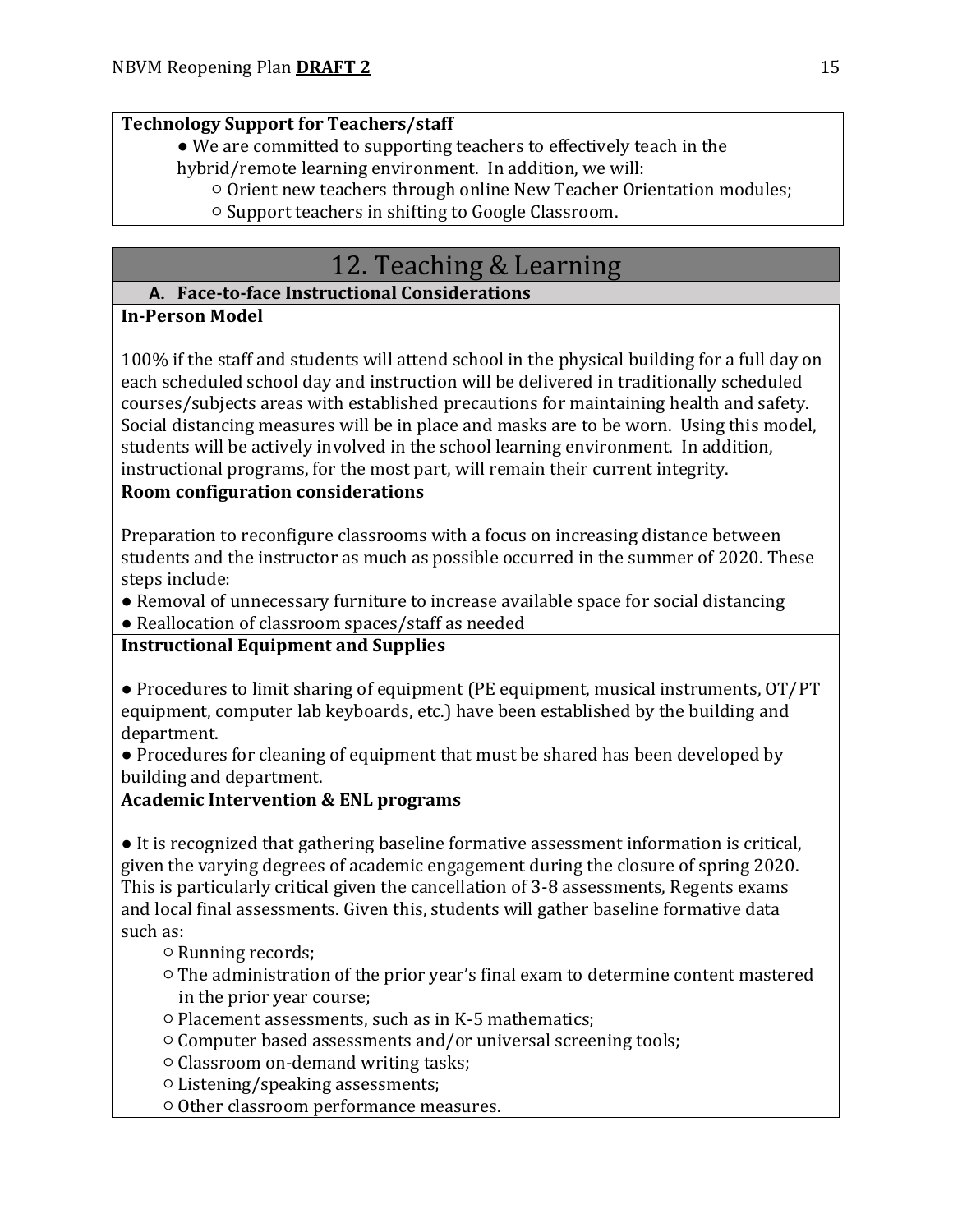#### **B. Hybrid and Remote Instructional Considerations Hybrid Model**

Students will be back in school with an altered schedule to reduce student population within the building. Students would attend school in-person for a portion of a day or a portion of a week and the rest of the time they would engage in remote instruction. Social distancing measures will be in place and masks are to be worn. Using this model, students will be actively involved in the school learning environment in a smaller group setting.

The way it is currently constructed is for the days of in-school attendance will be alphabetically/by family. There will be two cohorts broken down as evenly as possible, with a dedicated remote day.

#### **Online/Remote Learning**

NBVM will utilize Google Classroom as its Learning Management System (Pre K to grade 12) for the posting of assignments and instructional resources. Additionally, teachers may use other Ed Law 2-d compliant methods of communication with parents such as email, or telephone communications.

## **Access to Instructional Resources during Remote Learning**

● Textbook and material distribution in the fall will be reflective of practices to avoid sharing of materials as much as possible. In mathematics, for example, K-5 students may be provided a personal set of math manipulatives, which are stored in student desks, rather than distributing/collecting materials daily. Similarly, student materials will be distributed with a mindfulness that such materials could be taken home in the event of remote learning.

● Students in grades 4-12 kept their Chromebooks throughout the summer. In grades K-3 and new students, arrangements will be made to ensure each family has a district provided device. Ideally, students will take home all needed supplies prior to switching to a remote learning environment.

### **Vulnerable Student Populations**

Children who are medically complex, who have neurologic, genetic, metabolic conditions, or who have congenital heart disease are at higher risk for severe illness from COVID-19 than other children. Further, students with special needs or students who are medically fragile may not be able to maintain social distancing, hand or respiratory hygiene, or wear a face covering or mask. It is important for parents/ guardians to work with their child's healthcare providers so that an informed decision can be made on how best to meet the child's needs at school while protecting their health and safety.

If a family and student would like to transition their child to face to face/hybrid instruction, planning and coordination regarding specific health and educational needs will be developed on a student by student basis.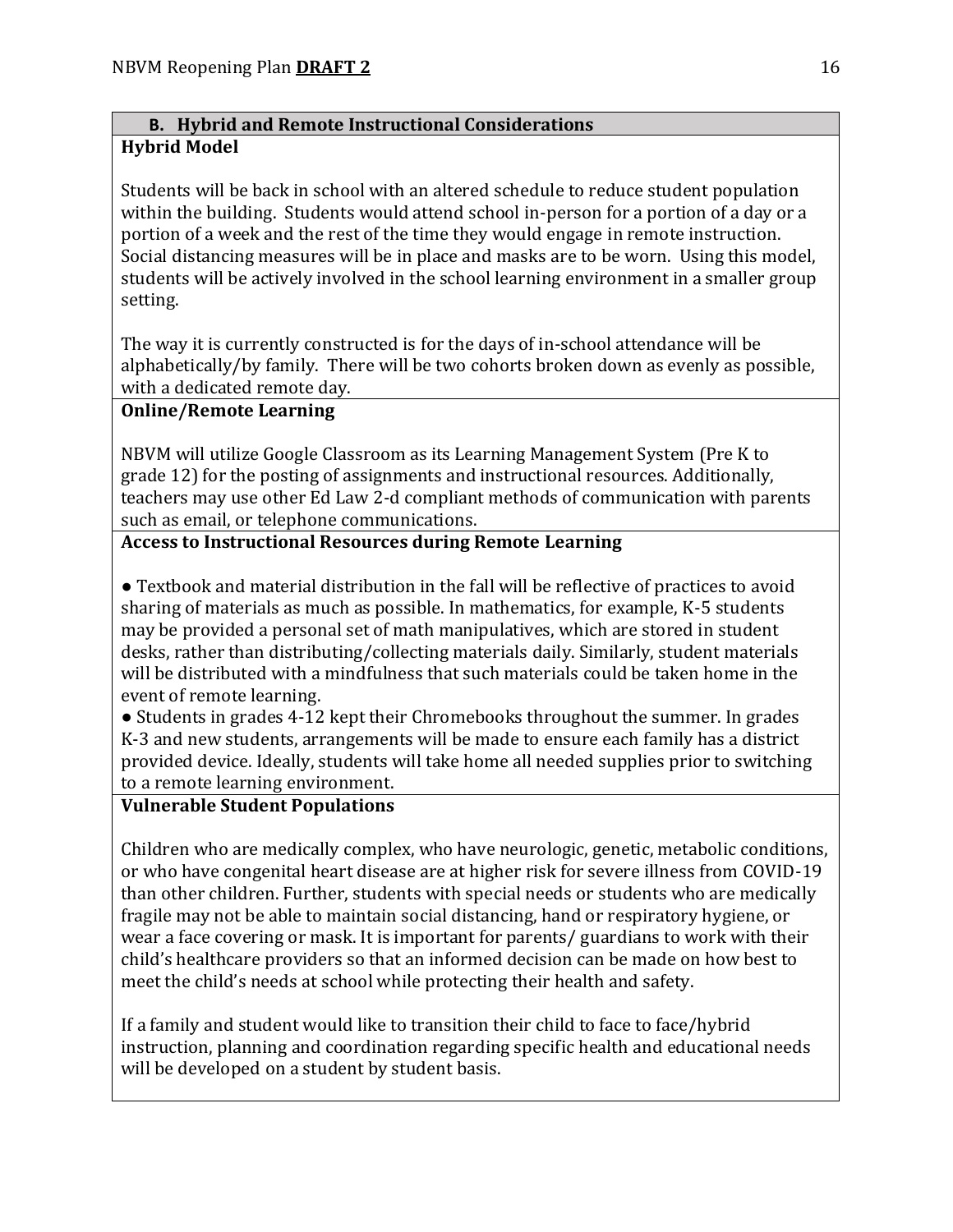Finally, if the parents/guardians choose not to send their child back to school after consulting with the district and their medical professionals, vulnerable students will be offered a virtual instructional model.

# 13. Special Education

# **Special Education**

• In developing our reopening plans, Nativity has considered IDEA and the needs of our special education students to the fullest extent possible. In planning the Least Restrictive environment (LRE) has been central in the decision making on an individualized basis to ensure that every student has access to their grade-level standards and makes educational progress.

• Communication and Parental Involvement: Nativity recognizes the role of the parent/guardian in the IEP process is critical. Parents are always encouraged to be a part of the decision-making process and attend the CSE meetings through various means (ie. email, phone calls, certified letters) to participate in virtual CSE meetings. CSE meetings will continue to be scheduled through our Special Education teacher and the Clarence CSD.

• Child Find: Child Find is governed by IDEA, 34CFR.311, Part 200.2 and section 4410 of the New York Regulations of the Commissioner of Education. The district continues to maintain its obligation to locate, evaluate and identify students with disabilities who are in need of special education and/or related services despite the challenges of the impact of school closures. With the health and safety of all individuals in mind the district has implemented a plan for conducting evaluations.

• IEP Implementation: Nativity has developed a plan to ensure continuity of services to support the IEP in the event of a school closure through the development of specific grade level virtual schedules that address IEP needs.

• Individual transition plans for students who will have difficulty transitioning back to the school environment will be developed as appropriate with parental collaboration.

• Anticipate additional sensory accommodations or modifications, that may be necessary in the area of social distancing, personal safety (ie. Masks), personal hygiene or if it is not feasible.

• Identify Special Education activities that were successful in meeting the unique needs of special education students during remote learning if needed.

*\*Refer to page 112 in the New York State Education Department Reopening Guidance Plan for all Special Education Considerations.*

# 14. Staffing

**Vulnerable Employees**